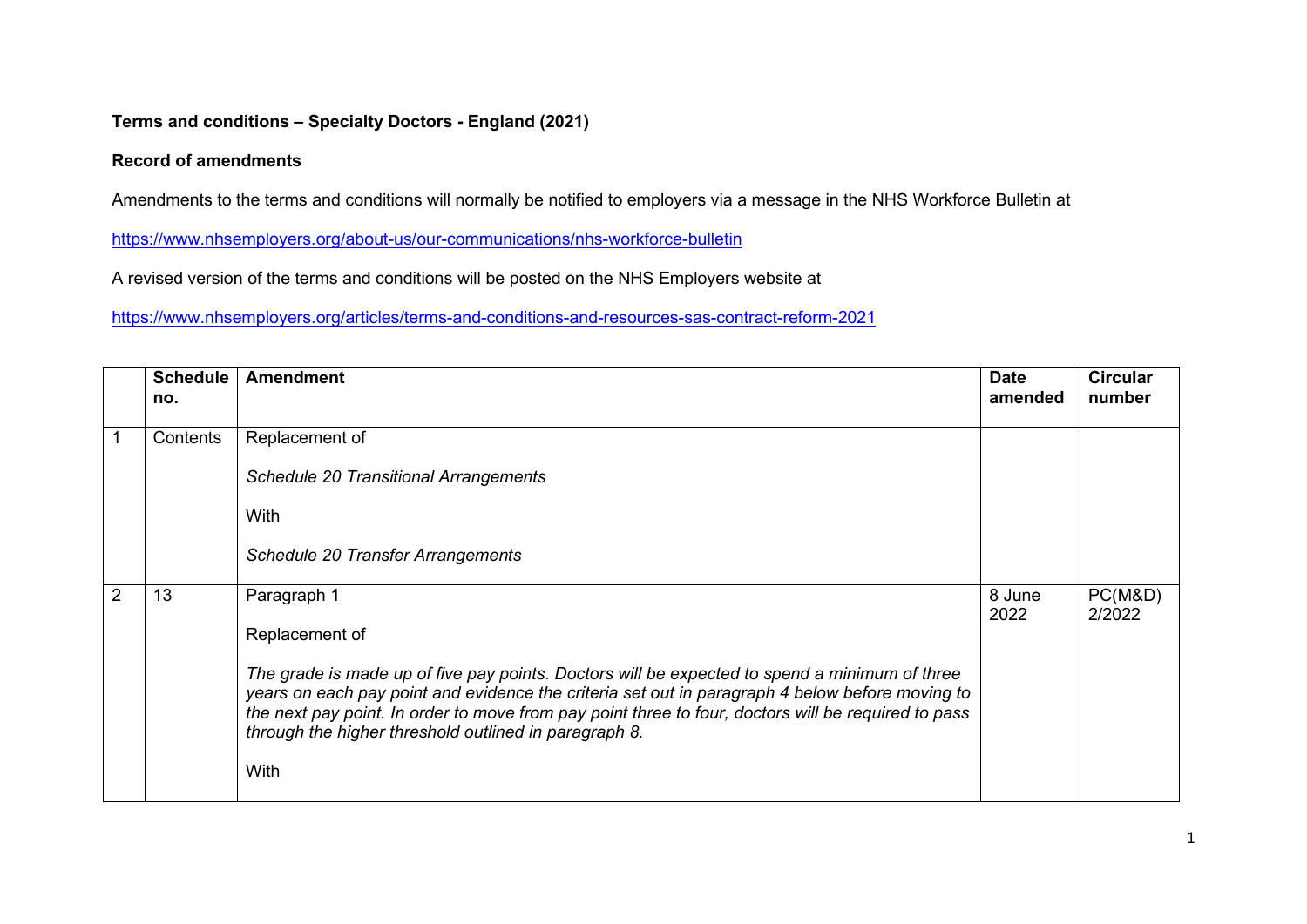|   |    | The grade is made up of five pay points. Doctors will be expected to spend a minimum of three<br>years on each pay point and evidence the criteria set out in paragraph 4 below before moving to<br>the next pay point. In order to move from pay point MC75-09 to MC75-10, doctors will be<br>required to pass through the higher threshold outlined in paragraph 8.                                                                                                                                                                                                                                                                                                                                                                                                                                                                                                                                                         |                |                   |
|---|----|-------------------------------------------------------------------------------------------------------------------------------------------------------------------------------------------------------------------------------------------------------------------------------------------------------------------------------------------------------------------------------------------------------------------------------------------------------------------------------------------------------------------------------------------------------------------------------------------------------------------------------------------------------------------------------------------------------------------------------------------------------------------------------------------------------------------------------------------------------------------------------------------------------------------------------|----------------|-------------------|
| 3 | 16 | Paragraph 9<br>Replacement of<br>If a doctor's employment is terminated because of redundancy (within the meaning of Section<br>139 of the Employment Rights Act 1996, or the circumstances described in temporary schedule<br>23 of these Terms and Conditions of Service) then provided that they have two years or more<br>continuous service, entitlement to redundancy will be in accordance with temporary schedule 23<br>of these Terms and Conditions of Service.<br>With<br>If a doctor's employment is terminated because of redundancy (within the meaning of Section<br>139 of the Employment Rights Act 1996, or the circumstances described in Section 16 of the<br>NHS Terms and Conditions of Service Handbook) then provided that they have two years or<br>more continuous service, entitlement to redundancy will be in accordance with Section 16 of the<br>NHS Terms and Conditions of Service Handbook. | 8 June<br>2022 | PC(M&D)<br>2/2022 |
| 4 | 20 | Schedule title<br>Replacement of<br>Schedule 20 Transitional arrangements<br>With<br>Schedule 20 Transfer arrangements                                                                                                                                                                                                                                                                                                                                                                                                                                                                                                                                                                                                                                                                                                                                                                                                        |                |                   |
| 5 | 20 | <b>Insertion of Section 1</b>                                                                                                                                                                                                                                                                                                                                                                                                                                                                                                                                                                                                                                                                                                                                                                                                                                                                                                 |                |                   |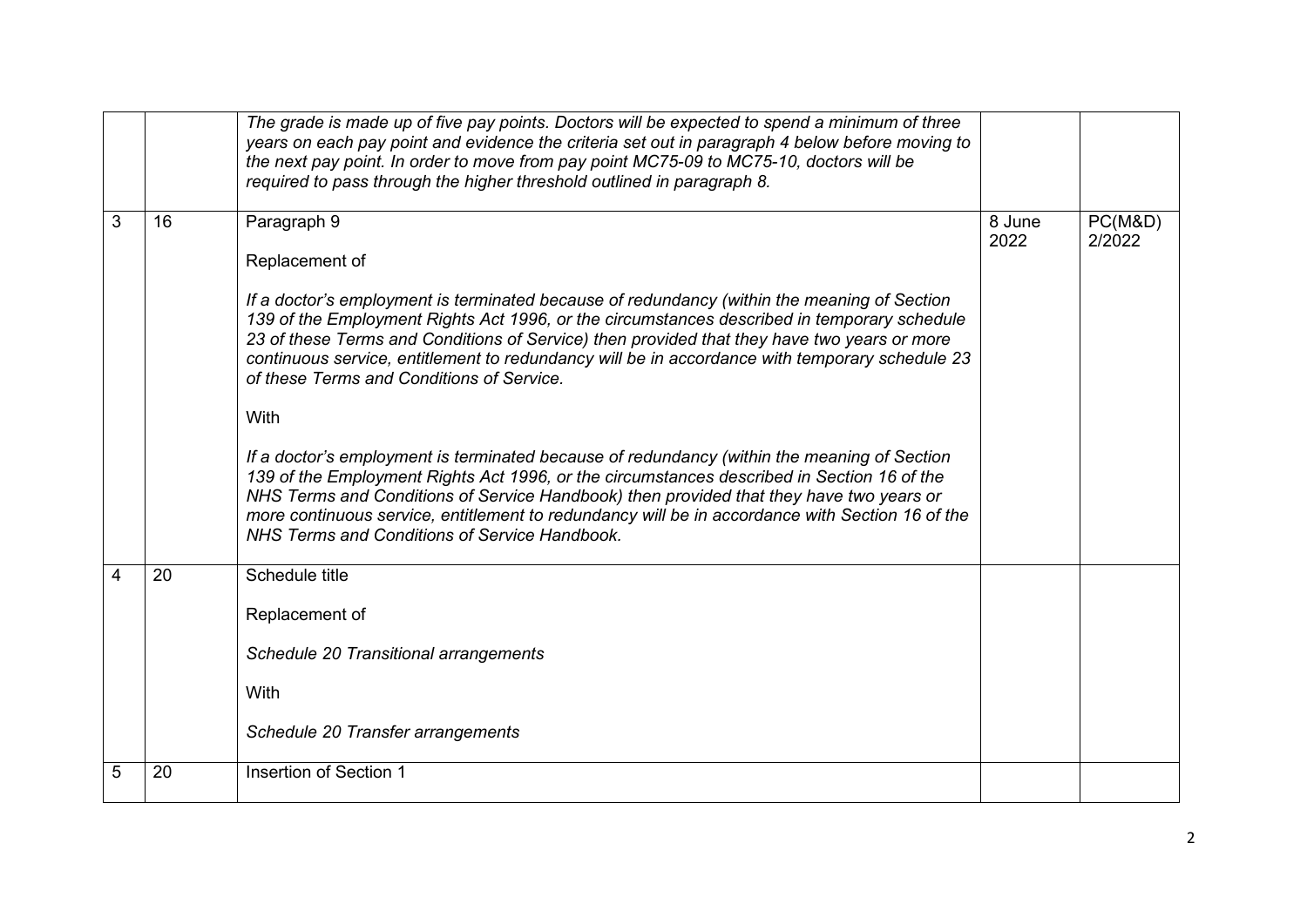| Section 1 - applicable from 8 June 2022                                                                                                                                                                                                                                                                                                                                                                                                                 |  |
|---------------------------------------------------------------------------------------------------------------------------------------------------------------------------------------------------------------------------------------------------------------------------------------------------------------------------------------------------------------------------------------------------------------------------------------------------------|--|
| Eligibility                                                                                                                                                                                                                                                                                                                                                                                                                                             |  |
| The following arrangements shall apply to doctors on National Terms and Conditions of<br>1.<br>Service in the 2008 Specialty Doctor grades, staff grades, CMOs, SCMOs, HPs and CAs who<br>may transfer to the 2021 Specialty Doctor contract and these Terms and Conditions of Service<br>subject to the process below.                                                                                                                                 |  |
| Doctors may opt to remain on their existing contract and terms and conditions of service<br>2.<br>without detriment.                                                                                                                                                                                                                                                                                                                                    |  |
| 3.<br>This schedule shall not apply to doctors who are employed on local contracts and terms<br>and conditions as opposed to the national contracts and terms and conditions listed in<br>paragraph 1.                                                                                                                                                                                                                                                  |  |
| Transfer process                                                                                                                                                                                                                                                                                                                                                                                                                                        |  |
| The process to transfer to these Terms and Conditions of Service as set out in<br>4.<br>paragraphs 4 (a) to (e) shall apply from 8 June 2022:                                                                                                                                                                                                                                                                                                           |  |
| The eligible doctor may confirm their interest in transferring to these Terms and<br>a.<br>Conditions of Service ("an Expression of Interest") at any time. An Expression of Interest shall<br>not be legally binding nor shall it oblige the doctor to transfer to these Terms and Conditions of<br>Service, but it shall signify that the doctor wishes to commence the job planning process in good<br>faith and in the expectation of transferring; |  |
| The employing organisation and the doctor shall then undertake the job planning<br>b.<br>process as set out in Schedule 4. Following the completion of this process, the employing<br>organisation will offer the doctor a Job Plan and salary package in writing ("the Offer");                                                                                                                                                                        |  |
| Following the Offer, the doctor has 21 days within which to accept or decline the Offer in<br>c.<br>writing;                                                                                                                                                                                                                                                                                                                                            |  |
| If the Offer is accepted, transfer to these Terms and Conditions of Service will be from<br>d.                                                                                                                                                                                                                                                                                                                                                          |  |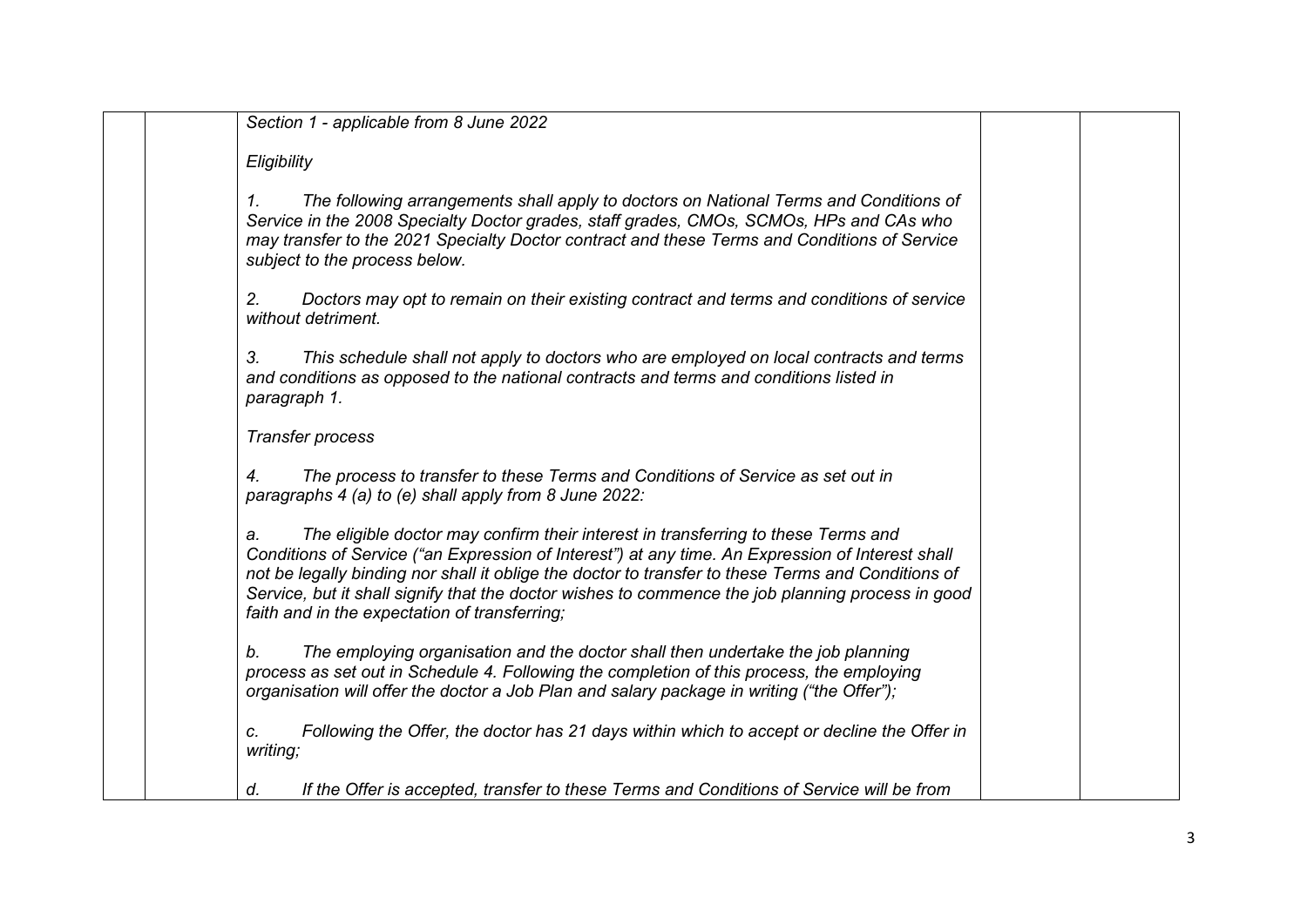|   |    | when the mutually agreed Job Plan comes into effect;                                                                                                                                                                                                                                                                                                                        |
|---|----|-----------------------------------------------------------------------------------------------------------------------------------------------------------------------------------------------------------------------------------------------------------------------------------------------------------------------------------------------------------------------------|
|   |    | Where it has not been possible to agree a Job Plan the doctor shall have access to the<br>e.<br>provisions for mediation and appeal as set out in Schedule 5 which will finalise the Job Plan<br>prior to the doctor making a final decision on transferring to these Terms and Conditions of<br>Service.                                                                   |
|   |    | Agreeing the revised Job Plan                                                                                                                                                                                                                                                                                                                                               |
|   |    | The job planning process should commence no later than one month following the<br>5.<br>Expression of Interest and be completed within three months.                                                                                                                                                                                                                        |
|   |    | Salary on transfer                                                                                                                                                                                                                                                                                                                                                          |
|   |    | The salary of a doctor transferring to these Terms and Conditions will be determined<br>6.<br>subject to paragraphs 4 – 8 in Schedule 12. The date of effect for the salary shall be the date<br>the mutually agreed Job Plan comes into effect. The doctor will not be eligible for any<br>backdating of salary.                                                           |
|   |    | In the event of any disagreement between the doctor and their employing organisation<br>7.<br>regarding the doctor's entitlement to pay progression, the doctor may submit a grievance to the<br>employing organisation in accordance with local procedures.                                                                                                                |
| 6 | 20 | Insertion of wording before new paragraph 9                                                                                                                                                                                                                                                                                                                                 |
|   |    | Section 2 – arrangements applicable from 1 April 2021 to 7 June 2022 only                                                                                                                                                                                                                                                                                                   |
|   |    | 8.<br>The previous transitional arrangements which are now set out at paragraphs 8 - 20 of<br>section 2 of this schedule applied to Expressions of Interest raised from 1 April 2021 to 30<br>September 2021 only (the "choice window"). From 1 October 2021 to 7 June 2022 any transfer<br>to these Terms and Conditions of Service was at the discretion of the employer. |
| 7 | 20 | Change of paragraph numbering                                                                                                                                                                                                                                                                                                                                               |
|   |    | Paragraphs $1 - 12$ become paragraphs $9 - 20$ .                                                                                                                                                                                                                                                                                                                            |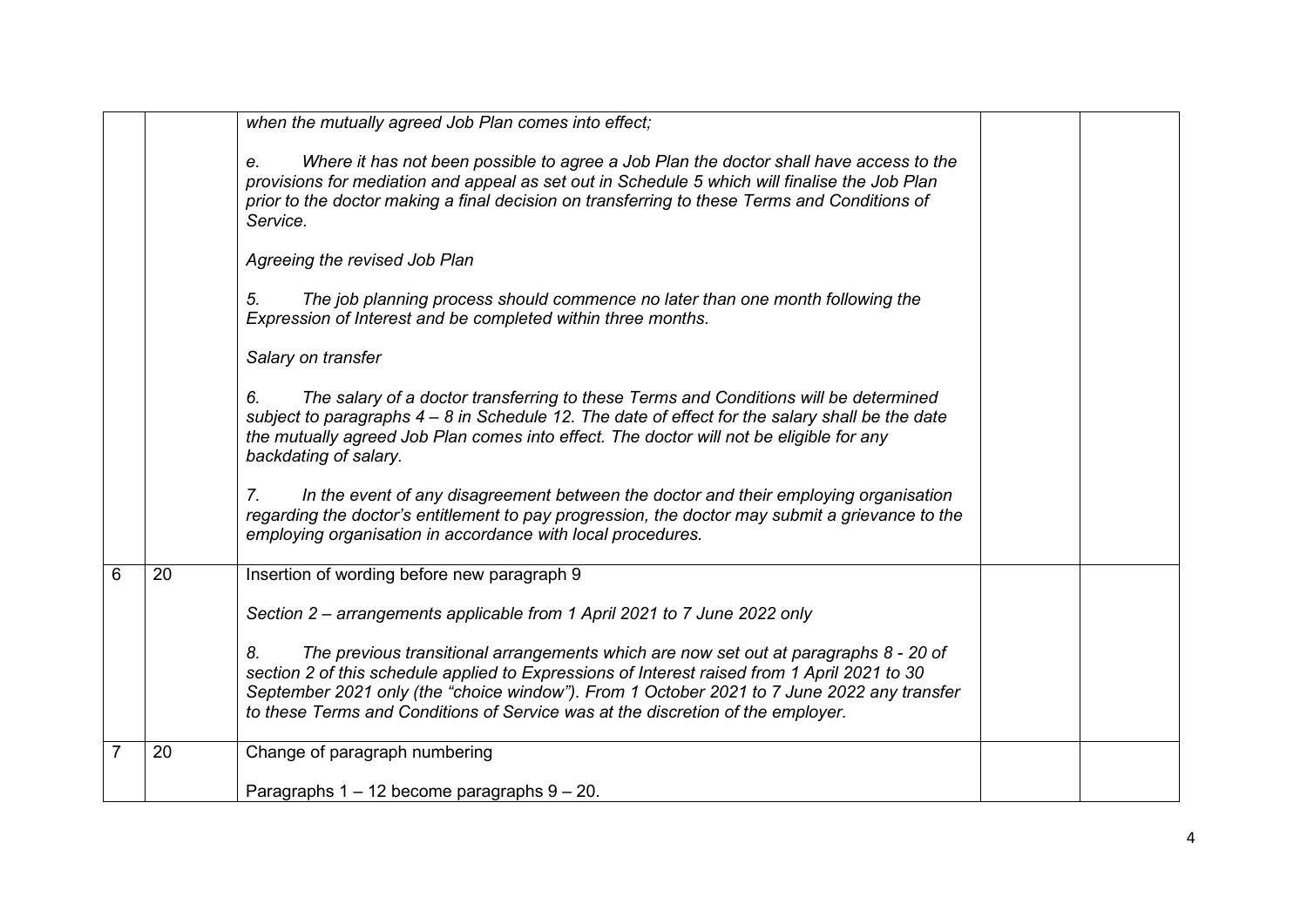| 8  | 20 | Replacement of<br>3.<br>This schedule shall not apply to doctors who are employed on local contracts and terms<br>and conditions as opposed to the national contracts and terms and conditions listed in<br>paragraph 1.<br>With<br>This schedule shall not apply to doctors who are employed on local contracts and terms<br>11.<br>and conditions as opposed to the national contracts and terms and conditions listed in<br>paragraph 9.                                                                                                                                                                                                                                                                                                                                                                                                                 |  |
|----|----|-------------------------------------------------------------------------------------------------------------------------------------------------------------------------------------------------------------------------------------------------------------------------------------------------------------------------------------------------------------------------------------------------------------------------------------------------------------------------------------------------------------------------------------------------------------------------------------------------------------------------------------------------------------------------------------------------------------------------------------------------------------------------------------------------------------------------------------------------------------|--|
| 9  | 20 | Replacement of<br>A doctor who has not met the criteria set out in paragraph 5 will not be entitled to<br>10.<br>transitional pay progression or back pay. In the event of any disagreement between the doctor<br>and their employing organisation regarding the doctor's entitlement to pay progression or back<br>pay, the doctor may submit a grievance to the employing organisation in accordance with local<br>procedures.<br>With<br>A doctor who has not met the criteria set out in paragraph 13 will not be entitled to<br>18.<br>transitional pay progression or back pay. In the event of any disagreement between the doctor<br>and their employing organisation regarding the doctor's entitlement to pay progression or back<br>pay, the doctor may submit a grievance to the employing organisation in accordance with local<br>procedures. |  |
| 10 | 20 | Insertion of new paragraph 21<br><b>Review of provisions</b><br>21. The requirement to retain section 2 provisions will be reviewed by the BMA and NHS<br>Employers by 31 October 2022 and subsequently removed where the parties jointly agree                                                                                                                                                                                                                                                                                                                                                                                                                                                                                                                                                                                                             |  |